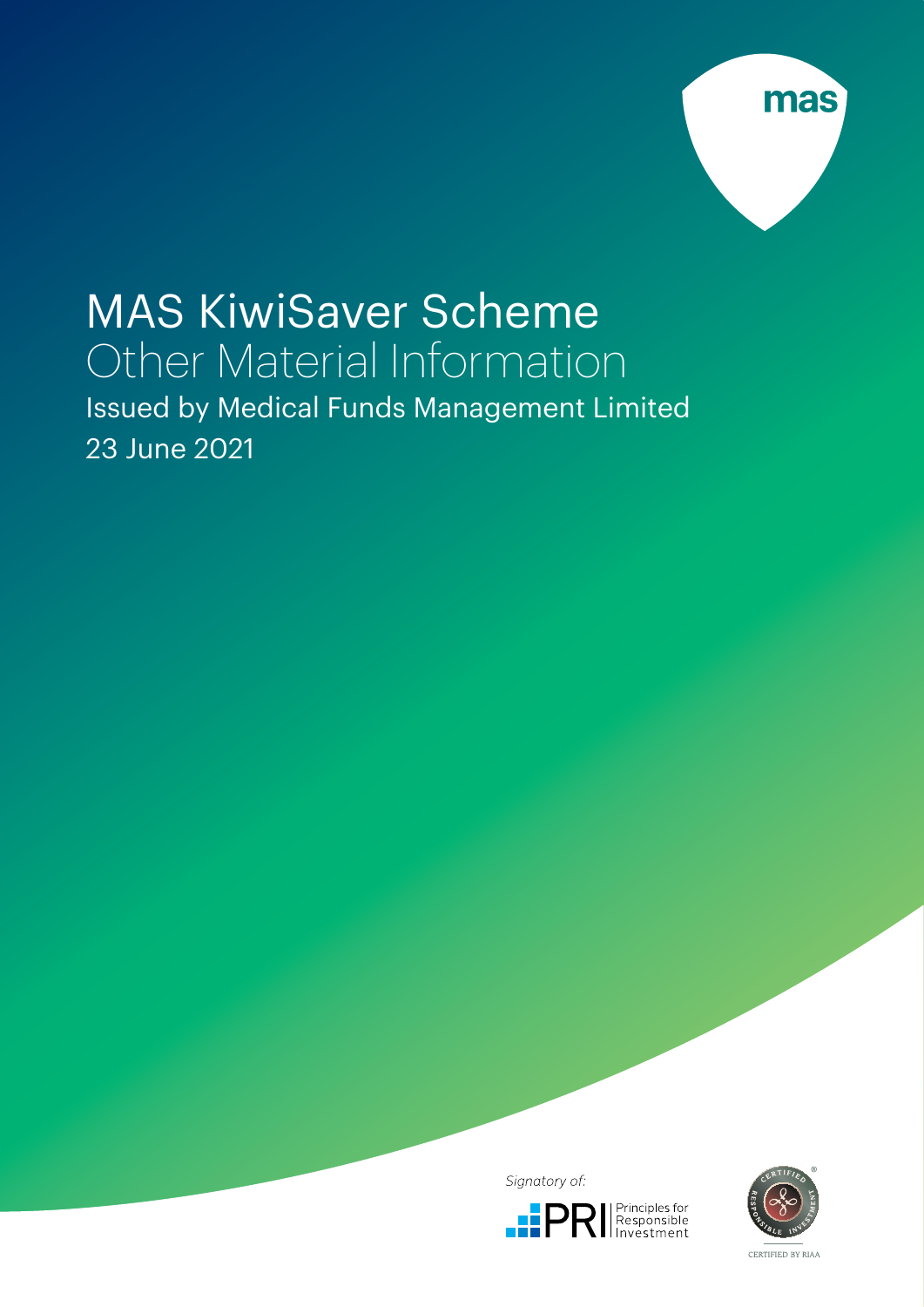# **Contents**

| <b>Section 1</b> | <b>Introduction</b>            | 1              |
|------------------|--------------------------------|----------------|
| <b>Section 2</b> | Information on fees            | $\overline{2}$ |
| <b>Section 3</b> | Pricing and valuation          | $\overline{4}$ |
| <b>Section 4</b> | Withdrawing your investment    | 5              |
| <b>Section 5</b> | Market index information       | 8              |
| <b>Section 6</b> | Universe of investment risks   | 9              |
| <b>Section 7</b> | Conflict of interests          | 14             |
| <b>Section 8</b> | Trade allocation and execution | 15             |
| <b>Section 9</b> | <b>Proxy voting</b>            | 16             |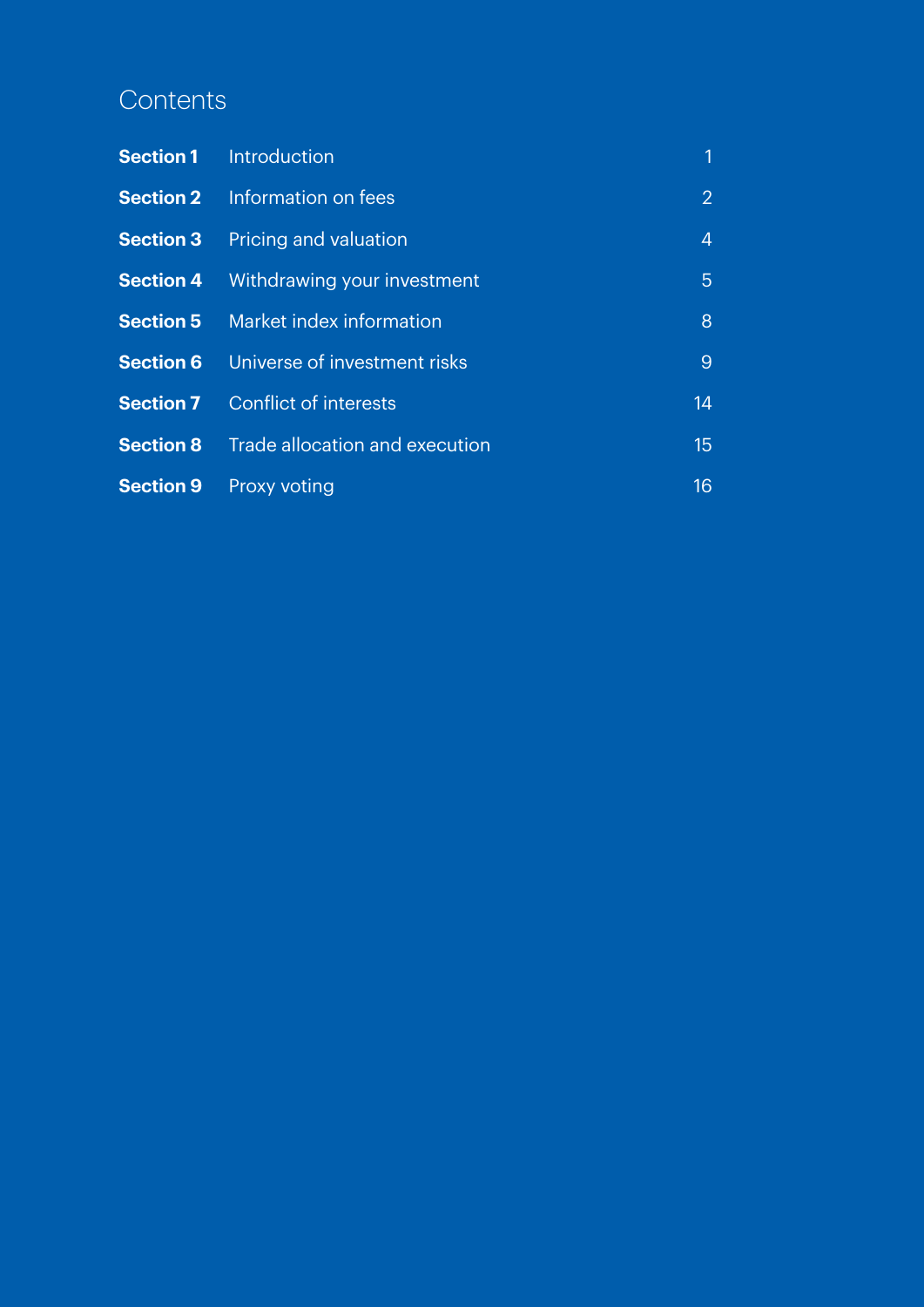# Section 1: **Introduction**

The MAS KiwiSaver Scheme – Other Material Information document provides additional material information on an investment in the MAS KiwiSaver Scheme (MAS KiwiSaver)<sup>1</sup> and should be read in conjunction with the MAS KiwiSaver Scheme Product Disclosure Statement (PDS) and other offer documents available at [mas.co.nz/kiwisaver](http://mas.co.nz/kiwisaver) and on the Disclose Register - Scheme Register at [disclose-register.companiesoffice.govt.nz](http://disclose-register.companiesoffice.govt.nz)

Medical Funds Management Limited (MFM, we, us, our) is the Manager of MAS KiwiSaver and is a wholly owned subsidiary of Medical Assurance Society New Zealand Limited (MAS).

The information in this document could change in the future.

1 The term 'MAS KiwiSaver' is an abbreviation for 'the MAS KiwiSaver Scheme' and readers should view those terms interchangeably.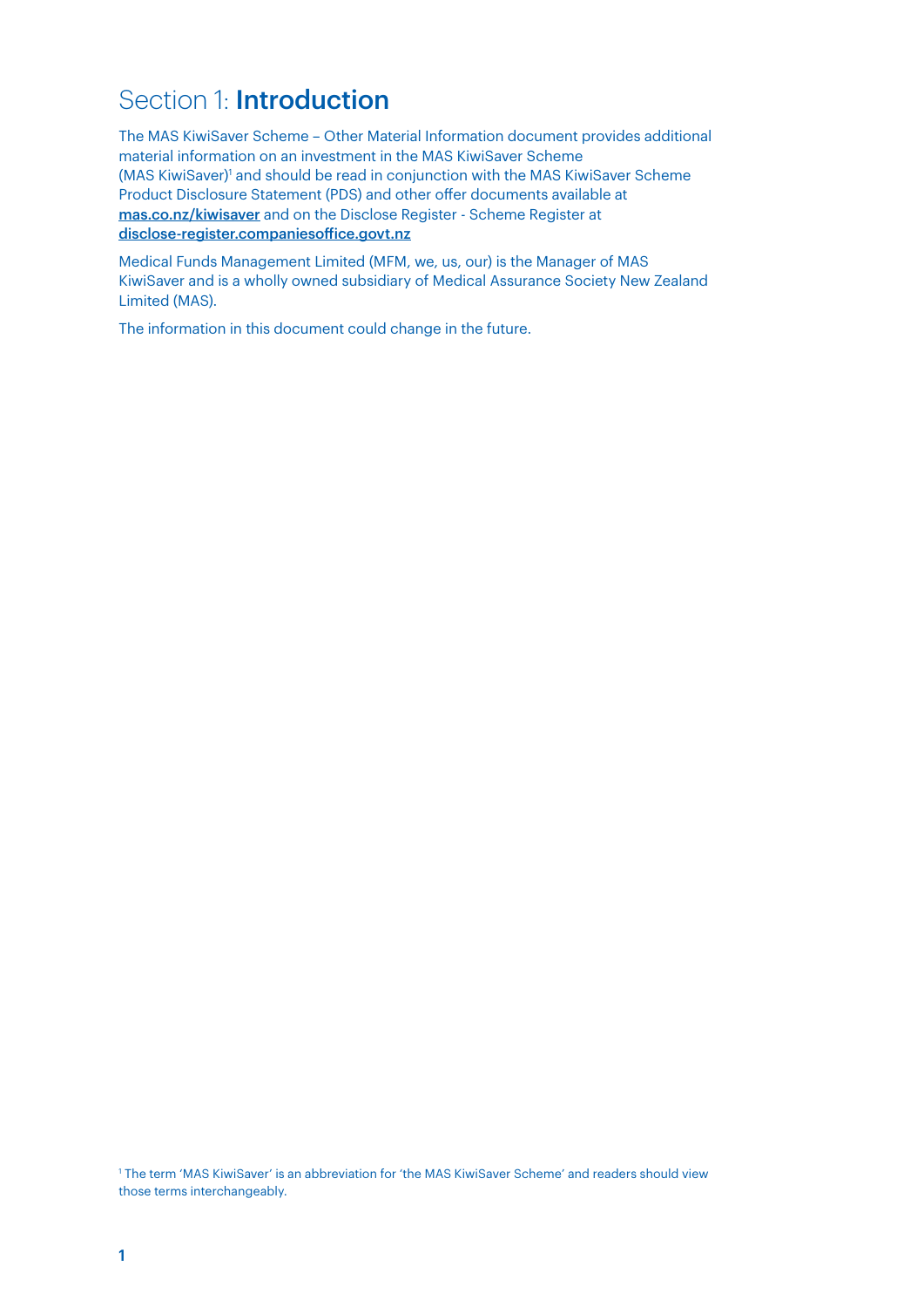### Section 2: Information on fees

You will be charged fees for investing in the MAS KiwiSaver funds (Funds). The fees you pay are outlined in this section.

### Annual fund charge

The annual fund charge of MAS KiwiSaver is made up of:

- the manager's basic fee (management fee); and
- fund expenses, and the fees and expenses of funds that the Funds invest in. Together these are referred to as 'Other management and administrative charges'.

The estimated annual fund charges include GST as applicable.

Further information on the components of the annual fund charge are outlined below.

### Manager's basic fee

We charge a fee for administering and managing the investments in the Funds of MAS KiwiSaver. The current fees are outlined in the table below:

| <b>Fund</b>                 | <b>Manager's basic fee</b><br>(as a percentage of the net asset value of the Fund) |
|-----------------------------|------------------------------------------------------------------------------------|
| <b>Global Equities Fund</b> | 1.00%                                                                              |
| <b>Aggressive Fund</b>      | 1.00%                                                                              |
| <b>Growth Fund</b>          | 1.00%                                                                              |
| <b>Balanced Fund</b>        | 0.95%                                                                              |
| <b>Moderate Fund</b>        | 0.85%                                                                              |
| <b>Conservative Fund</b>    | 0.80%                                                                              |
| <b>Cash Fund</b>            | 0.50%                                                                              |

The manager's basic fee is calculated daily and will reduce a Fund's unit price. The fee is accrued daily and paid monthly in arrears from MAS KiwiSaver.

The fee we charge you is used to pay such things as:

- the Administration Manager to administer MAS KiwiSaver; and
- the Investment Managers to invest MAS KiwiSaver's assets.

#### **Minimum fee**

There is a minimum fee of \$12.50 per calendar quarter (\$50 per annum). This is calculated and charged on the last day of the quarter by redeeming units from your account. The fee does not apply to members aged under 25 at the time the fee is calculated. This amount can change.

The minimum fee is not a separate charge to the Manager's basic fee.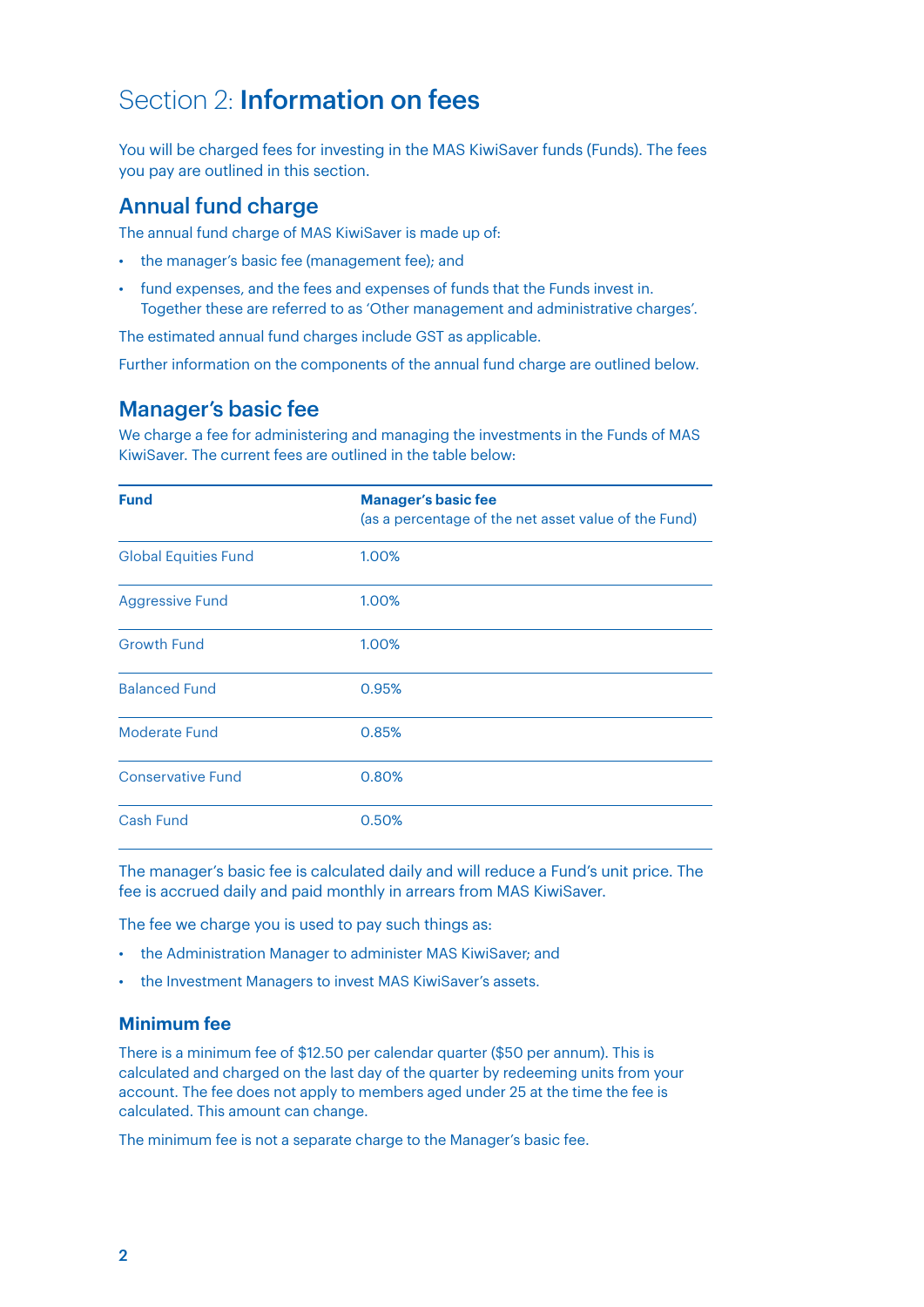#### **Other management and administrative charges**

| <b>Fund expenses</b>    | The Trust Deed permits us to deduct fees, costs and expenses<br>for the administration of MAS KiwiSaver Scheme. Examples<br>include legal, regulatory and audit costs.                                                                                                                                                                                                                            |
|-------------------------|---------------------------------------------------------------------------------------------------------------------------------------------------------------------------------------------------------------------------------------------------------------------------------------------------------------------------------------------------------------------------------------------------|
| Underlying fund charges | The Funds may invest in other funds (underlying funds)<br>to obtain exposure to certain asset classes, for instance<br>international fixed interest. These underlying funds may charge<br>their own management fees and expenses and may charge<br>performance fees. These charges have an impact on the<br>returns from the underlying funds and, therefore, on the value<br>of your investment. |

Other management and administrative charges are made up of:

#### **Supervisor fee**

The Trust Deed entitles the Supervisor to charge a fee for their services. This fee is currently met by us, however, this may change in the future.

#### **Basis for estimates of fund charges**

The Funds' administrative costs and expenses may vary from year to year. Calculating these costs and expenses takes into account estimates provided by MAS KiwiSaver's professional service providers and our experience with MAS KiwiSaver.

We have estimated fees and expenses charged by underlying funds, based on their public disclosures. We have assumed that these will not change, however, we regularly review these.

We have estimated what future performance fees, if any, may be charged by underlying funds. Our estimate is based on the previous year's fee disclosed by the underlying fund.

We review all these estimates on an annual basis.

See the latest Fund Update for the most recent actual charges. These are available at [mas.co.nz/kiwisaver-documents](http://mas.co.nz/kiwisaver-documents) and on the Disclose Register – Offer Register at [disclose-register.companiesoffice.govt.nz](http://disclose-register.companiesoffice.govt.nz)

#### **Administration fee**

Currently, there is no administration fee.

#### **Transaction fees**

Currently, we don't charge a fee to enter or leave our Funds. We do not currently charge a fee for switching between Funds. This may change in the future.

#### **Investment costs**

Costs of buying and selling investments are paid by the Funds and they are reflected in the value of your investment. These costs are an additional cost and not included in the annual fund charges.

#### **Changes to fees or new fees**

We may vary fees at any time or introduce new fees. Fees and expenses must not be unreasonable. Investors will be given at least 30 days' notice of any fee increase or if any new fee is introduced.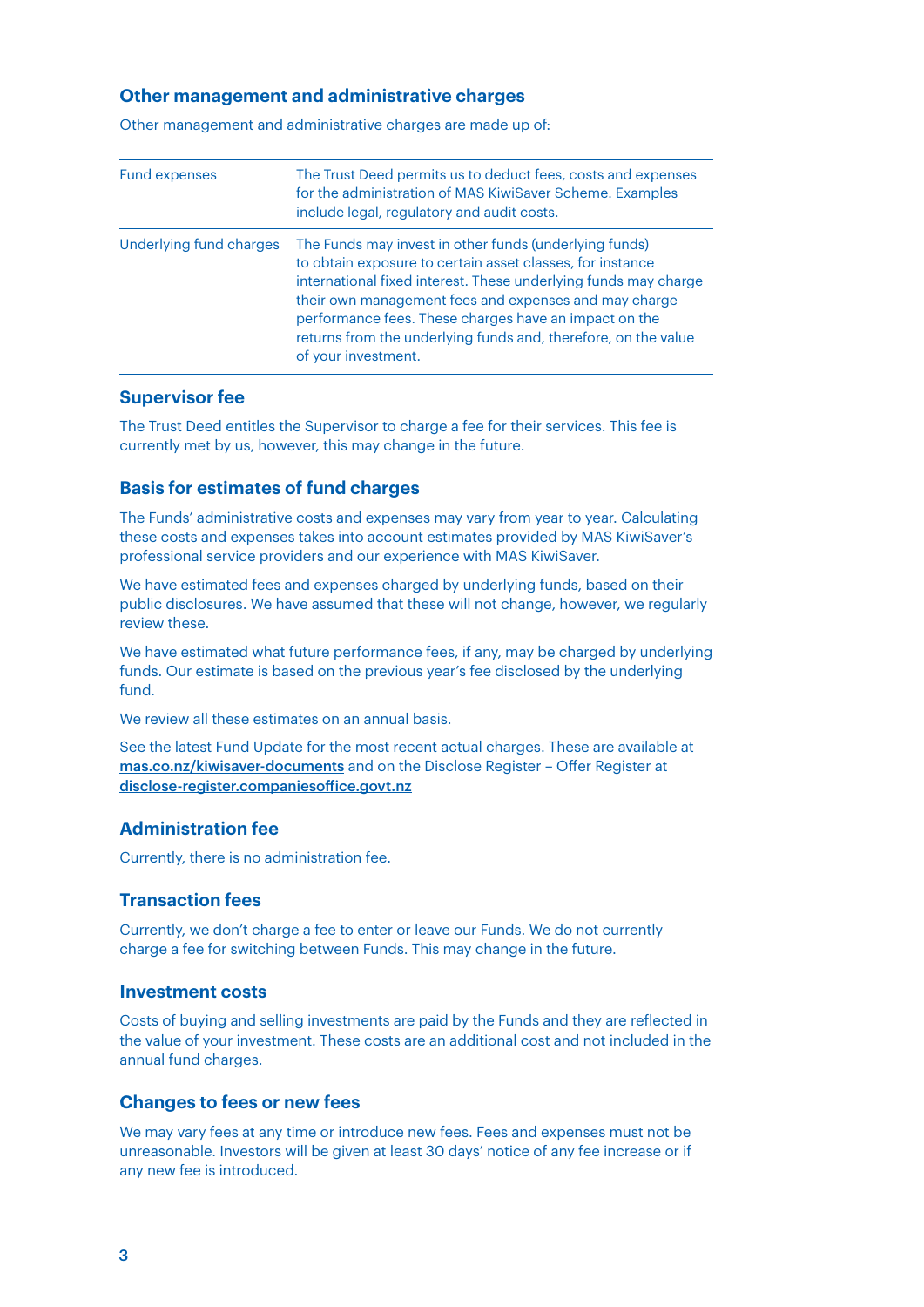# Section 3: Pricing and valuation

Funds are valued and unit-priced each business day. We have agreed to the subcontracting of fund unit pricing by JBWere (NZ) Pty Limited (JBWere) to an independent third party, MMC Limited (MMC). The policies of MMC have been adopted as the policies relating to pricing and valuation for MAS KiwiSaver.

The key aspects of pricing and valuations are as follows:

- Funds are valued and unit-priced daily on each business day.
- Where assets are traded on financial markets, prices are to be sourced from independent market data providers including but not limited to: Bloomberg, Interactive Data, Thomson Reuters and IRESS. In general, MMC is the valuation provider for the majority of the securities.
- Where an asset is deemed illiquid, or pricing has been suspended, the Investment Manager will, as necessary, agree a price with us and confirm this with MMC.
- If there is uncertainty over the taxation treatment of an asset, we will seek guidance from specialist tax advisers before instructing MMC.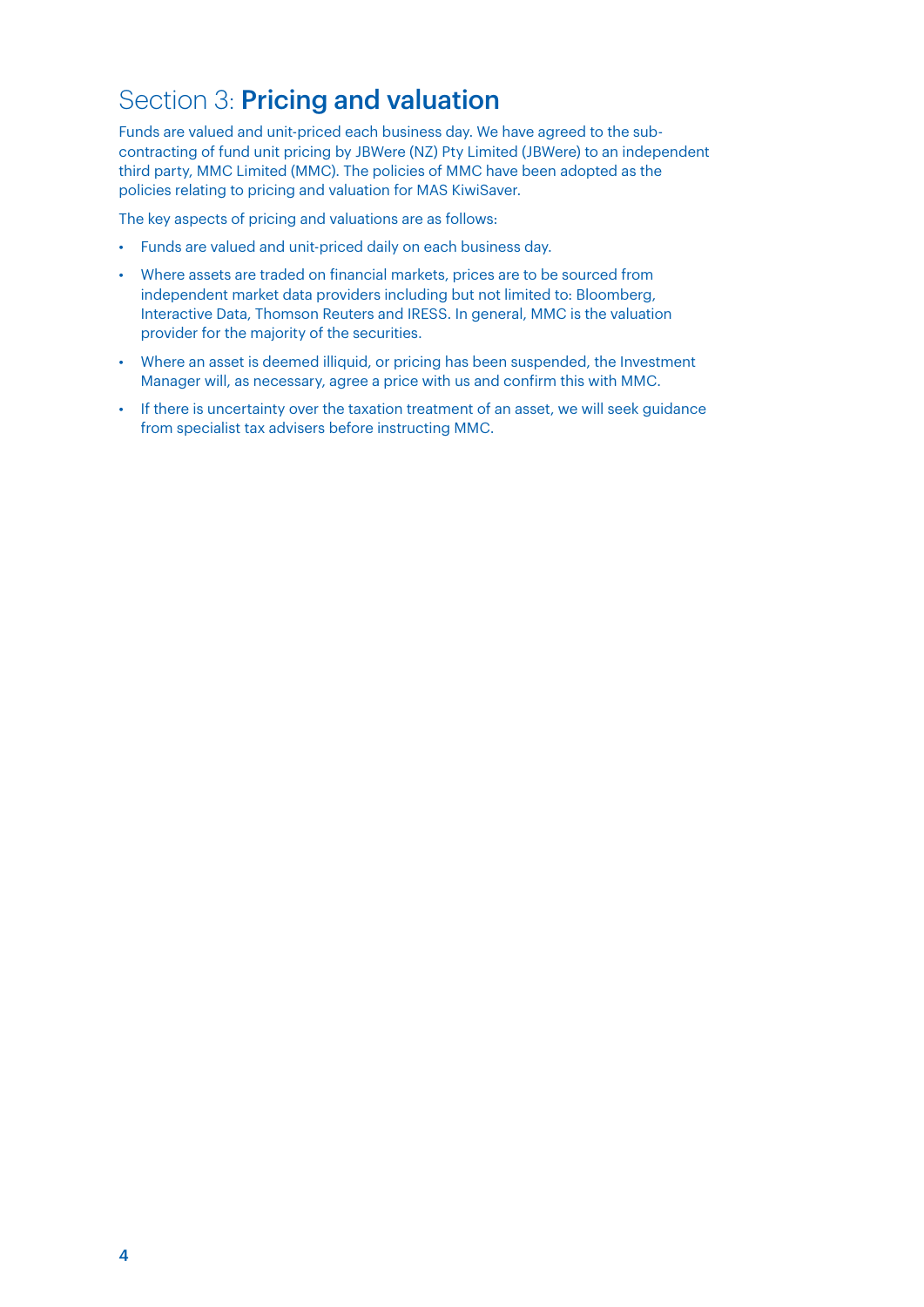# Section 4: Withdrawing your investment

### Reaching KiwiSaver Retirement Age

You can withdraw your MAS KiwiSaver savings once you reach your KiwiSaver Retirement Age. If you join KiwiSaver on or after 1 July 2019, your KiwiSaver Retirement Age is the date you qualify for New Zealand superannuation (currently age 65). If you first joined KiwiSaver on or before 30 June 2019, your KiwiSaver Retirement Age is the later of the date you qualify for New Zealand superannuation (currently age 65), or you have been a member of a KiwiSaver scheme or a complying superannuation fund for at least five years. You can opt-out of this lock-in from age 65, but will lose eligibility for employer and Government contributions.

### Before you reach KiwiSaver Retirement Age

### Early withdrawals

You may be able to make an early withdrawal under certain conditions with agreement by us or the Supervisor as applicable. For additional information on how to make an early withdrawal, you can call us on 0800 627 738 or email [masinvest@linkmarketservices.com](mailto:masinvest%40linkmarketservices.com?subject=)

This section provides additional information about the eligibility for each early withdrawal method.

#### **First home withdrawal**

You may be able to make a withdrawal to buy a home or land to build on (an estate in land).

You can access your KiwiSaver savings to pay an initial deposit before the sale and purchase of your first home goes unconditional.

You can make a withdrawal if all of the following apply:

- you have been a member of a KiwiSaver or complying superannuation scheme (if you transferred from that scheme) for at least three years;
- you home or land is, or is intended to be, your principal place of residence, and it is in New Zealand;
- you have never owned an estate in land before; and
- you qualify under the KiwiSaver regulations, and you have not previously made a withdrawal from a KiwiSaver scheme for purchasing your first home.

You must keep a minimum of \$1,000 in your KiwiSaver account in addition to any amount transferred from an Australian complying superannuation scheme.

In limited circumstances you may be able to make a first home withdrawal where you have owned a home (or land) before so long as you have not made a KiwiSaver first home withdrawal before. This includes holding an estate in land as a trustee or if Kāinga Ora – Homes and Communities determines that you are in the same financial situation as a first home buyer. You might also be able to apply for a KiwiSaver HomeStart grant from Kāinga Ora – Homes and Communities. You can refer to the Kāinga Ora – Homes and Communities website at [kāingaora.govt.nz](http://kaingaora.govt.nz) for more information.

To apply, you need to complete a First Home Withdrawal Application, available at [mas.co.nz/kiwisaver-documents](http://mas.co.nz/kiwisaver-documents). Further information is also available on [mas.co.nz/first-home-buyers](http://mas.co.nz/first-home-buyers)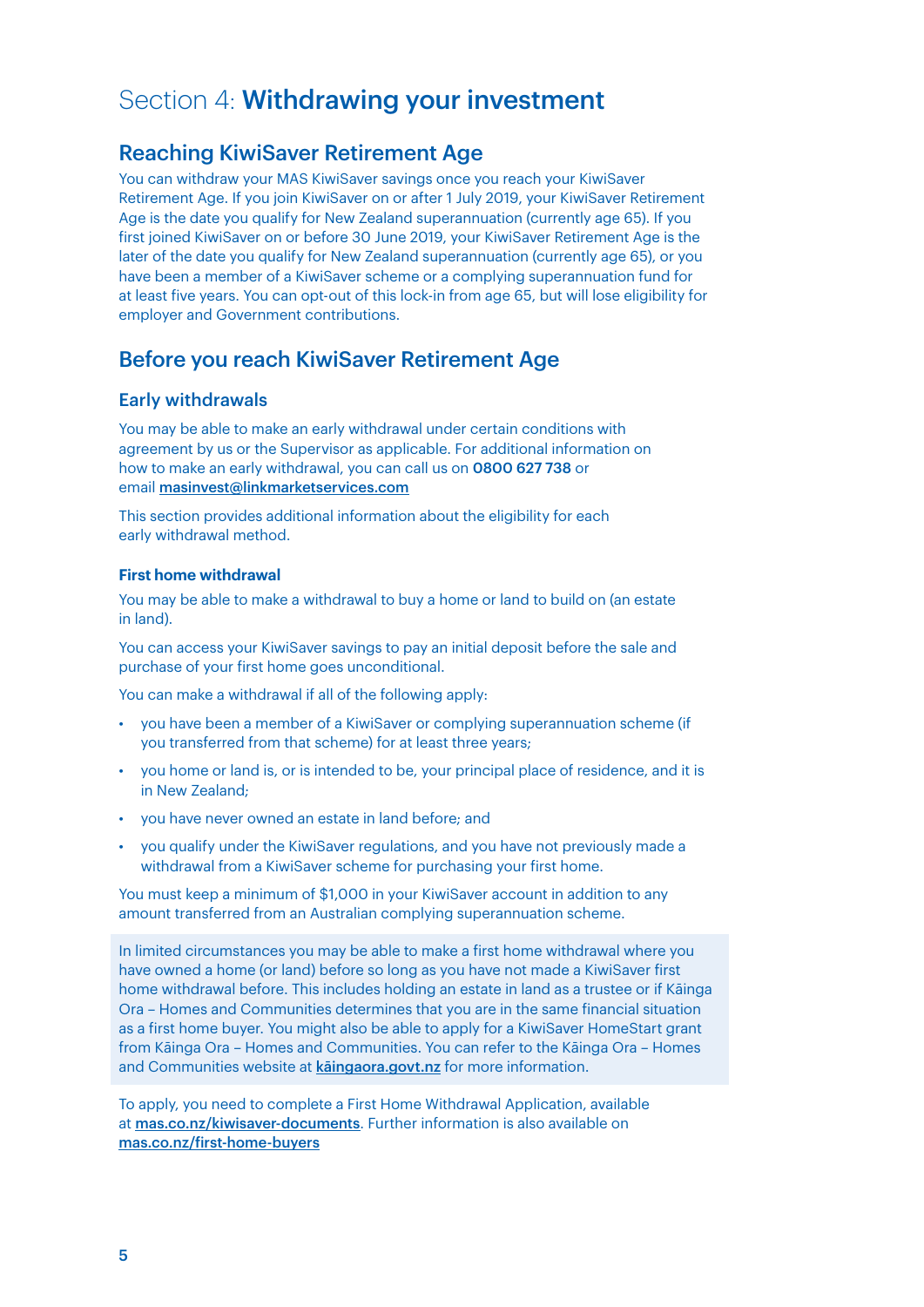#### **Significant financial hardship**

You may be able to make an early withdrawal if you are suffering or likely to suffer from significant financial hardship. This includes if you are, or likely to be:

- unable to meet minimum living expenses; or
- unable to meet mortgage payments on your family residence, resulting in the mortgage provider seeking to enforce the mortgage on your property; or
- modifying your home to meet special needs because of you or a dependant family member having a disability; or
- paying for medical treatment if you or a dependant family member become ill, has an injury, or requires palliative care; or
- incurring funeral costs if a dependant family member dies; or
- suffering from a serious illness.

You cannot withdraw the Government kick-start or any Government contributions.

Your withdrawal can include amounts transferred to your KiwiSaver account from an Australian Complying Superannuation Scheme.

To apply, you need to complete a Significant Financial Hardship Withdrawal Application Form for your Scheme, available at [mas.co.nz/kiwisaver-documents](http://mas.co.nz/kiwisaver-documents ) and complete a statutory declaration with a statement of your financial position, and evidence that you are suffering or likely to suffer from significant financial hardship.

The Supervisor will determine whether you're eligible for a significant financial hardship withdrawal, and if accepted you'll receive the amount that in the Supervisor's opinion is needed to alleviate your hardship.

#### **Serious illness**

You may be able to make an early withdrawal if you have an injury, illness or disability that means that you are:

- totally and permanently unable to work at a job that your education, training or experience makes you suited to; or
- that poses a serious and imminent risk of death.

The Supervisor will determine whether you're eligible for a serious illness withdrawal.

To apply, you need to complete a Serious Illness Withdrawal Application Form for your Scheme, available at **[mas.co.nz/kiwisaver-documents](http://mas.co.nz/kiwisaver-documents)** and complete a statutory declaration that you understand the consequences of the withdrawal and have a declaration from your doctor that you are suffering from a serious illness.

The Supervisor will determine whether you're eligible for a serious illness withdrawal.

#### **Life-shortening congenital condition**

You may be able to make a withdrawal if you were born with a life-shortening congenital condition:

- meaning you are identified by law as having a life-shortening congenital condition; or
- shown by medical evidence to be likely to reduce your life expectancy (or the life expectancy of people in general with the same condition) below the age of 65.

If you make a withdrawal because of a congenital condition that is life-shortening, you will be able to withdraw all of your account balance if you choose. You will no longer be eligible to receive any Government contributions, and your employer can stop their contributions.

To apply, you need to complete a Life-shortening Congenital Condition Form, available at [mas.co.nz/kiwisaver-documents](http://mas.co.nz/kiwisaver-documents) and complete a statutory declaration that you understand the consequences of the withdrawal and have a declaration from your doctor that your condition is life-shortening.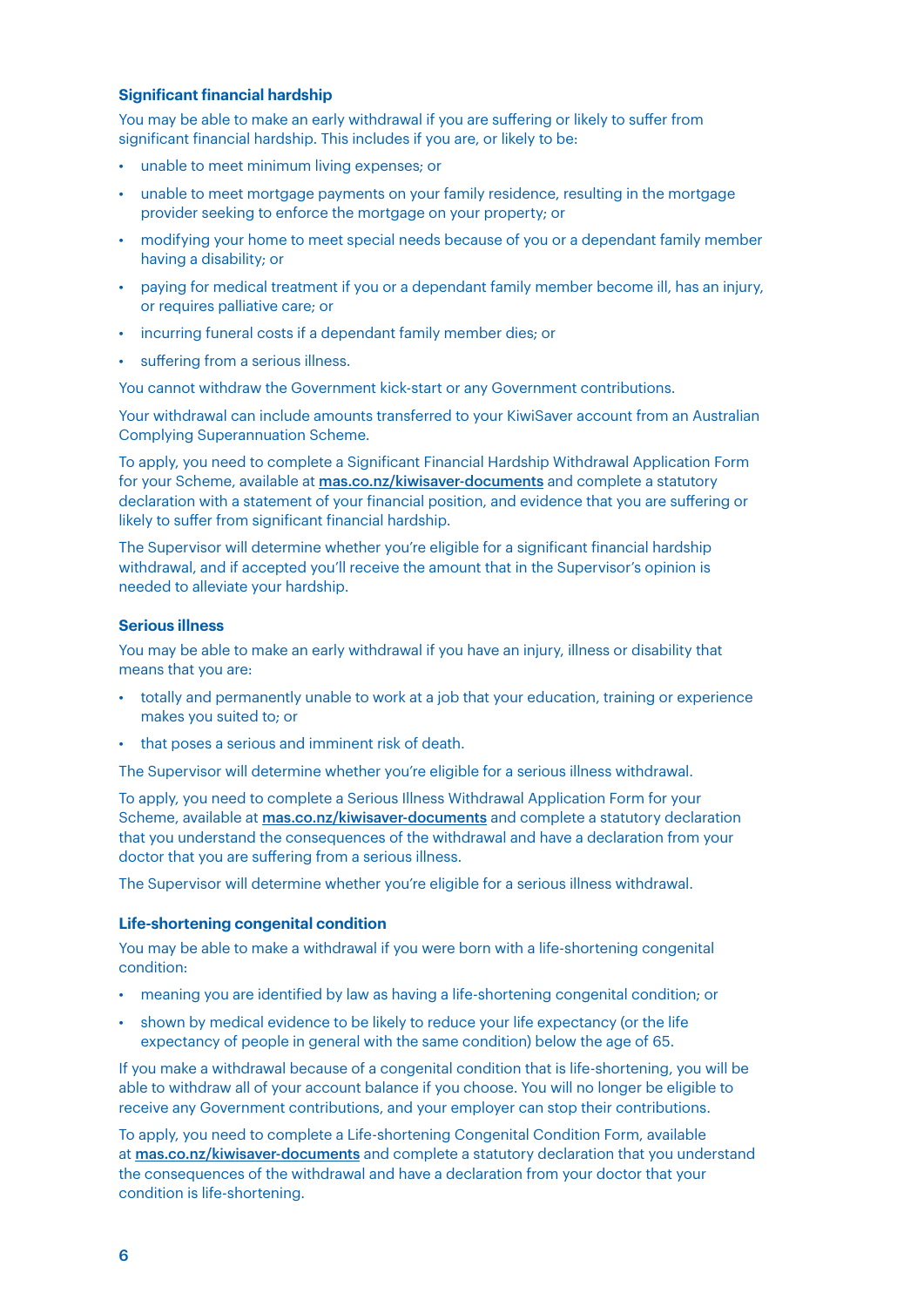The Supervisor will determine whether you're eligible for a life-shortening congenital condition withdrawal.

#### **Permanent emigration to Australia**

At any time after you have permanently emigrated from New Zealand you can transfer your KiwiSaver savings to an authorised foreign superannuation scheme.

You can transfer the total value of your KiwiSaver account (including Government contributions) to an Australian complying superannuation fund as long as your balance is below any maximum transfer amount set by Australian law.

If the balance you are transferring includes money originally sourced from an overseas superannuation scheme, you should seek independent tax advice before applying for a transfer.

To apply, you need to complete a Permanent Emigration (to Australia) Transfer Application Form, available at **[mas.co.nz/kiwisaver-documents](http://mas.co.nz/kiwisaver-documents)** and provide proof of emigration.

#### **Permanent emigration to countries other than Australia**

At any time after you have permanently emigrated from New Zealand you can transfer your KiwiSaver savings to an authorised foreign superannuation scheme.

Alternatively, you can apply to withdraw your funds no earlier than one year after you have permanently emigrated from New Zealand if you wish your funds to be paid to you.

You cannot transfer or withdraw the Government contributions or any amount transferred from an Australian complying superannuation scheme. Any Government contributions will be repaid to Inland Revenue.

To apply, you need to complete a Permanent Emigration (excluding Australia) Withdrawal Application Form, available at [mas.co.nz/kiwisaver-documents](http://mas.co.nz/kiwisaver-documents) and provide proof of emigration.

#### **Retirement withdrawal of Australian savings (from age 60)**

If your MAS KiwiSaver account includes savings transferred from an Australian superannuation scheme, and you meet the definition of being retired as set out under Australian law, you may be able to withdraw these savings when you turn 60.

These savings do not qualify for matching annual Government contributions and cannot be used for a first home withdrawal (including the First Home Grant). You cannot transfer these amounts to other countries (other than Australia).

#### **Other foreign superannuation transfers (other than Australia)**

Savings transferred to KiwiSaver from a foreign superannuation scheme (other than Australia) may trigger a tax liability or student loan repayment. You may be able to withdraw funds to meet these obligations.

You will need to apply within 24 months of the date the assessment is made by Inland Revenue. You will not be able to withdraw more than you need and the money will be paid directly to Inland Revenue.

#### **Death**

If you die, your account balance will be paid to your estate's personal representative. Or, if your balance does not exceed the prescribed amount (currently \$15,000) and other conditions are met, your account balance may be paid out to your surviving partner or children.

#### **Court order**

Some laws, such as the Property (Relationships) Act 1976, may require us to pay some or all of your KiwiSaver savings if required by law or a court order.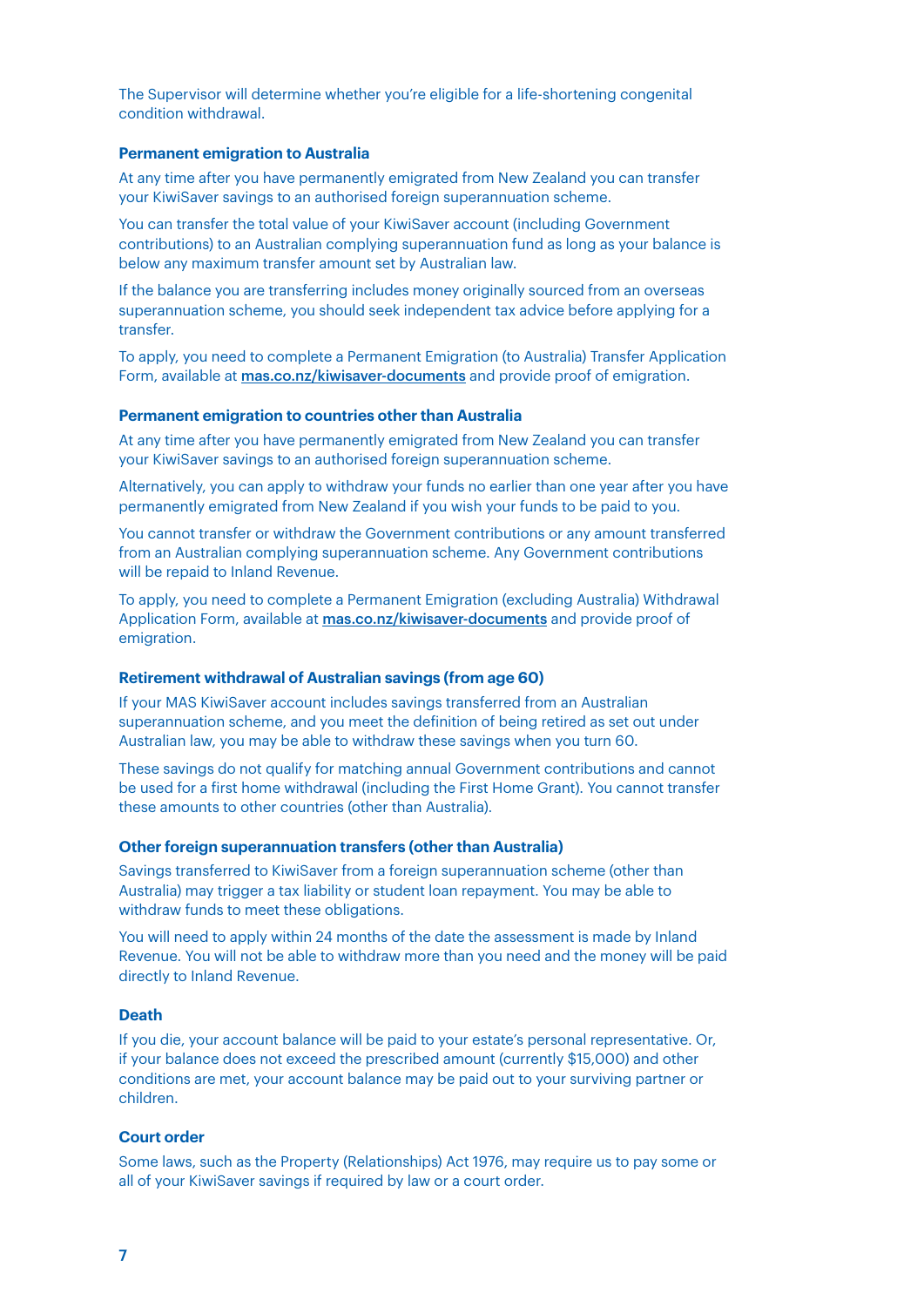# Section 5: Market index information

The performance of each Fund is measured against a market index. The market index for a Fund comprises the benchmark index return of each of the asset classes the Fund invests in, weighted by the Fund's benchmark asset allocation to each asset class. The current benchmark index is outlined in the table below:

| <b>Asset Class</b>                  | <b>Benchmark Index</b>                                           |
|-------------------------------------|------------------------------------------------------------------|
| <b>International Equities</b>       | MSCI All Country World Total Return Index (69%<br>hedged to NZD) |
| <b>Australasian Equities</b>        | S&P/NZX 50 Gross Index                                           |
| <b>International Fixed Interest</b> | Barclays Global Aggregate Index (hedged to NZD)                  |
| <b>New Zealand Fixed Interest</b>   | Bloomberg NZ Bond Composite 0+ Yr Index                          |
| <b>Cash &amp; Cash Equivalents</b>  | S&P/NZX Bank Bills 90-Day Index                                  |

These indices may be updated or changed at any time. More information on the market indices may be obtained from the following webpages:

| <b>Source</b>   | Webpage                                                                 |  |
|-----------------|-------------------------------------------------------------------------|--|
| <b>MSCI</b>     | msci.com/indexes                                                        |  |
| S&P indices     | us.spindices.com (and refer to New Zealand indices)                     |  |
| <b>Barclays</b> | indices.barclays                                                        |  |
| Bloomberg       | bloomberg.com/professional/product/indices/bloomberg-<br>ausbond-index/ |  |

These webpages are current at the date of this Other Material Information document and may change.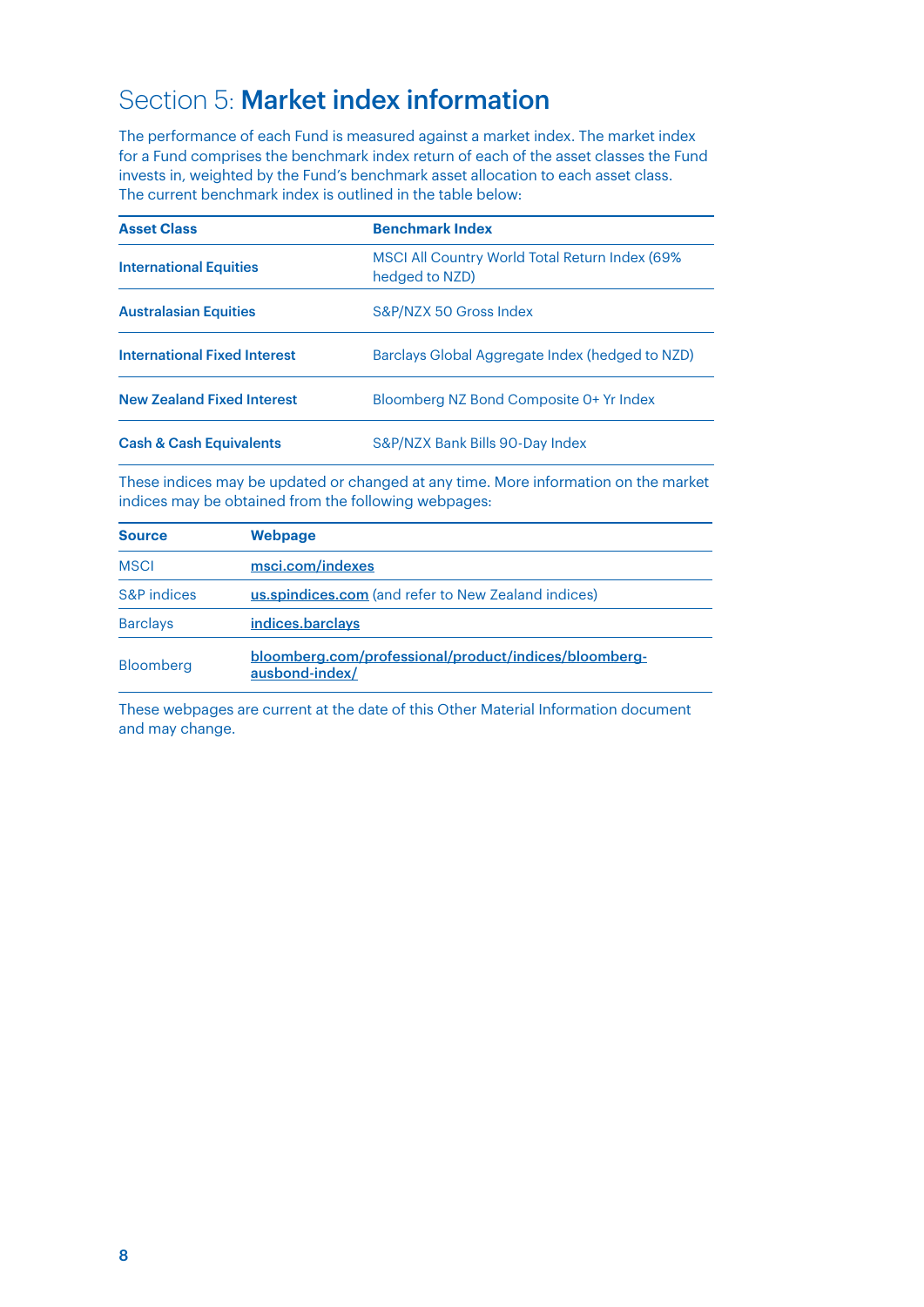### Section 6: Universe of investment risks

This section provides you with a summary of risks that may have an impact on the performance of your funds invested in MAS KiwiSaver. It provides important information about the impact of these risks that you may face alongside mitigation strategies and controls we and our agents, including MAS, employ to help identify and manage these risks.

All investments have a potential return and carry a degree of risk. The principal risks you face are that you may not receive the returns you expect and/or that you may not be able to recover the full amount of your contributions.

As illustrated in the Long Term Risk/Return graph below different asset classes and Funds carry a different level of risk based on the underlying asset allocations and benchmarks.

Risk can be reduced through investment diversification by investing in a range of asset classes within a Fund such as cash & cash equivalents, fixed interest and equities. A key benefit of diversification is when different asset classes are uncorrelated (or negatively correlated) which means that as some assets may fall in value others rise. The lesser the correlation the more the diversification benefit.

Different asset classes will have different risk and return characteristics.

#### Income assets

At the lower end of the risk spectrum are income assets which include cash & cash equivalents and fixed interest. They are expected to provide returns in the form of income with potential for some capital change. Income assets are generally lower risk with lower return potential over the longer term compared with growth assets.

#### Growth assets

Conversely, at the other end of the risk spectrum are growth assets such as equities. They are designed to grow your investment. These have the potential for higher returns over the long term compared with income assets, but returns may fluctuate up and down and be negative on occasion.

The principal risks that can affect the return or value of MAS KiwiSaver have been broken into General Investment Risks and Other General Risks and are outlined in the rest of this section.

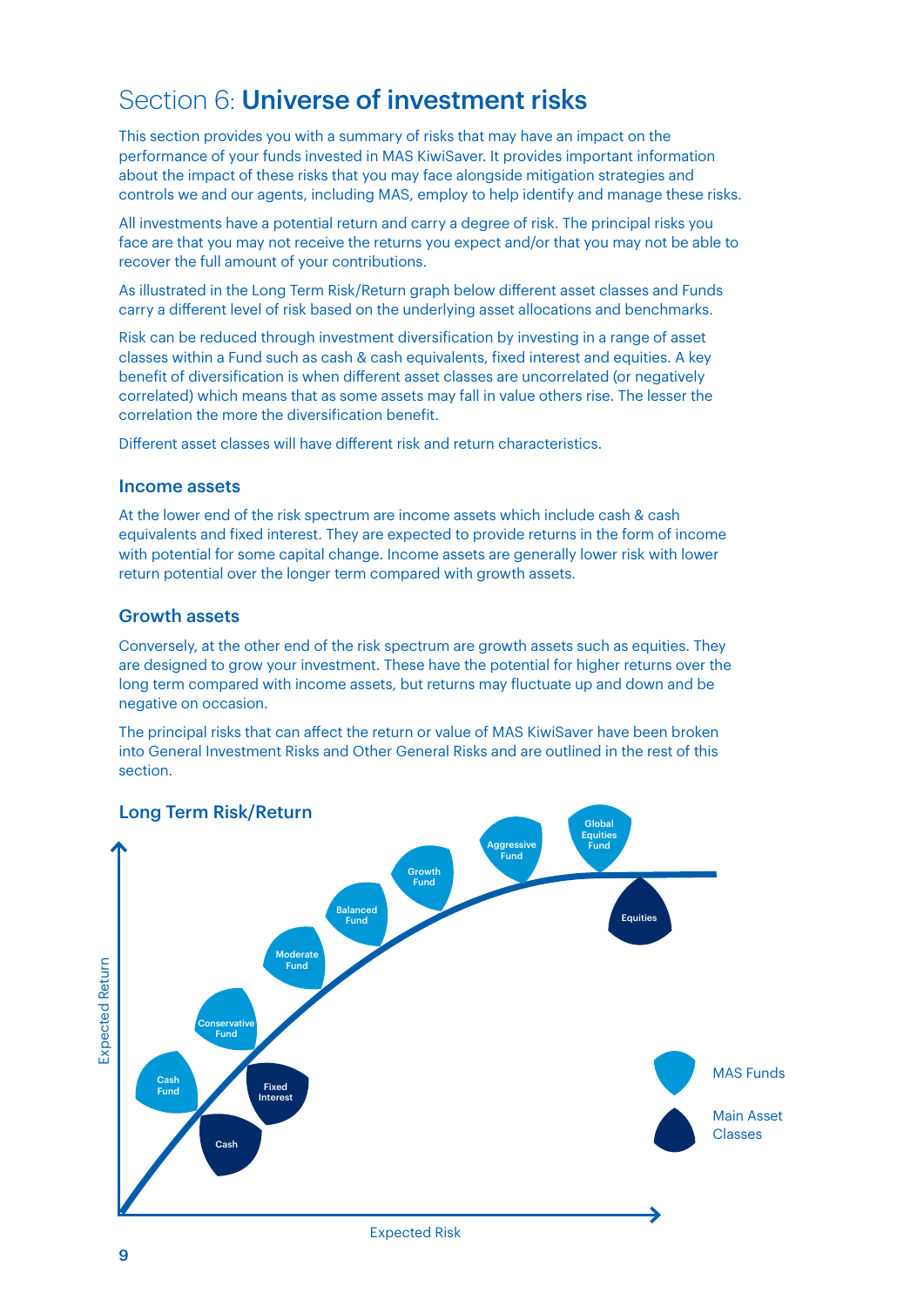### General Investment Risks

The value of your investment may be adversely affected by any or all of the following General Investment Risks:

| <b>Risk type</b>                                                       | <b>Risk description</b>                                                                                                                                                                                                                                                                             | Impact of risk                                                                                                                                                       | How we mitigate these risks                                                                                                                                                                                                                                                                                                                                                                                       |
|------------------------------------------------------------------------|-----------------------------------------------------------------------------------------------------------------------------------------------------------------------------------------------------------------------------------------------------------------------------------------------------|----------------------------------------------------------------------------------------------------------------------------------------------------------------------|-------------------------------------------------------------------------------------------------------------------------------------------------------------------------------------------------------------------------------------------------------------------------------------------------------------------------------------------------------------------------------------------------------------------|
| <b>Asset</b><br><b>Allocation</b><br><b>Risk</b>                       | Funds that invest more in growth<br>assets such as Australasian and<br>international equities have higher<br>potential returns. At the same<br>time, they also have greater risks<br>than Funds that invest more in<br>income assets such as cash or<br>fixed interest.                             | Potential for<br>lower investment<br>returns if there is<br>not a spread of<br>assets.                                                                               | <b>MAS KiwiSaver Scheme's</b><br><b>Statement of Investment</b><br>Policy and Objectives (SIPO)*<br>sets Strategic Asset Allocation<br>benchmarks for each Fund.<br><b>Investment Managers may</b><br>change the mix of assets<br>to either take advantage<br>of market conditions or to<br>protect Fund values during<br>periods of market volatility, as<br>long as they remain within the<br>permitted ranges. |
| <b>Active</b><br><b>Investment</b><br><b>Management</b><br><b>Risk</b> | <b>Our Investment Managers</b><br>actively manage the investments<br>held in our Funds. Decisions<br>made by the Investment<br>Managers (such as how they will<br>allocate money between asset<br>classes, investment sectors and<br>individual investments) may<br>improve or reduce Fund returns. | <b>Potential for</b><br>lower returns if<br>our Investment<br><b>Managers</b><br>choose<br>investments that<br>underperform<br>the market<br>or Fund's<br>benchmark. | The SIPO sets criteria by<br>which the performance of<br>our Investment Managers is<br>monitored. We can change<br><b>Investment Managers at any</b><br>time if we are not satisfied<br>with their performance.                                                                                                                                                                                                   |
| <b>Market Risk</b>                                                     | The value of our Funds can move<br>up and down due to the overall<br>performance of financial markets,<br>which in turn are affected by<br>factors such as changes in the<br>economy, political events and<br>investor sentiment.                                                                   | <b>Potential for</b><br>lower investment<br>returns due to<br>adverse market<br>movements.                                                                           | The SIPO requires that when<br>making investment decisions<br>the Investment Managers<br>comply with the investment<br>guidelines, invest in the<br>approved asset classes and<br>maintain diversification<br>between assets and asset<br>classes.<br><b>Investment Managers also</b><br>actively research markets<br>and keep abreast of market<br>impacts.                                                      |
| <b>Interest Rate</b><br><b>Risk</b>                                    | The market value of fixed interest<br>securities changes when interest<br>rates change. These fluctuations<br>have more impact on Funds with<br>more longer-term fixed interest<br>investments.                                                                                                     | Potential for<br>lower investment<br>returns due to<br>adverse market<br>movements.                                                                                  | The SIPO requires Investment<br>Managers to invest in an<br>approved range of securities<br>and places limits on the term<br>of cash and fixed interest<br>investments.                                                                                                                                                                                                                                           |
| <b>Currency</b><br><b>Risk</b>                                         | Many of our Fund investments<br>are denominated in foreign<br>currencies. As the value of these<br>currencies fluctuate relative to<br>the New Zealand dollar, the value<br>of Funds can change as well.                                                                                            | Potential for<br>lower investment<br>returns due<br>to currency<br>volatility.                                                                                       | The Currency Hedging Policy<br>is documented in the SIPO<br>and defines the requirements<br>for managing currency risk in<br>individual asset classes.                                                                                                                                                                                                                                                            |

\* A copy of the latest SIPO relating to MAS KiwiSaver can be found at **[mas.co.nz/kiwisaver-documents](http://mas.co.nz/kiwisaver-documents)** and on the Disclose Register - Scheme Register at **disclose-register.companiesoffice.govt.nz**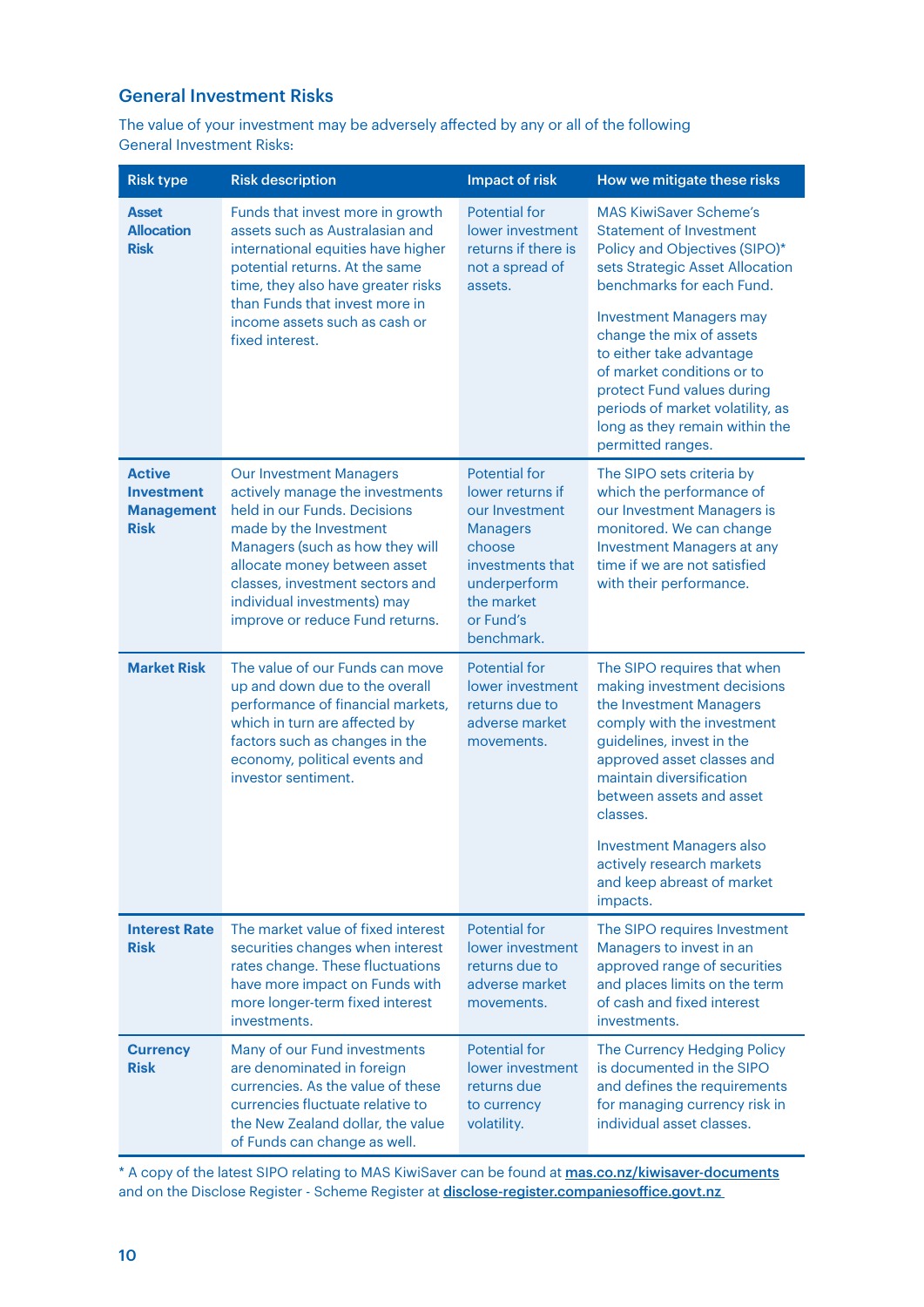| <b>Risk type</b>                   | <b>Risk description</b>                                                                                                                                                                                                                                                                                                                                                                                                                                                         | Impact of risk                                                                                                                                                                                                                                  | How we mitigate these risks                                                                                                                                                                                                                                             |
|------------------------------------|---------------------------------------------------------------------------------------------------------------------------------------------------------------------------------------------------------------------------------------------------------------------------------------------------------------------------------------------------------------------------------------------------------------------------------------------------------------------------------|-------------------------------------------------------------------------------------------------------------------------------------------------------------------------------------------------------------------------------------------------|-------------------------------------------------------------------------------------------------------------------------------------------------------------------------------------------------------------------------------------------------------------------------|
| <b>Liquidity Risk</b>              | Sometimes Funds are unable<br>to sell an investment when they<br>want to or are forced to accept<br>a lower price than would be<br>expected in normal conditions.                                                                                                                                                                                                                                                                                                               | Potential that the<br><b>MAS KiwiSaver</b><br>Scheme is<br>unable to meet<br>monetary<br>obligations in a<br>timely manner.<br><b>Risk of lower</b><br>investment<br>returns if assets<br>are required<br>to be sold at<br>depressed<br>prices. | The SIPO sets Strategic Asset<br>Allocation benchmarks for the<br>cash asset class for each Fund<br>to ensure sufficient liquidity to<br>meet demands for payments.<br>In addition, the Funds hold<br>a diversified range of assets<br>with a high level of liquidity.  |
| <b>Credit Risk</b>                 | The value of fixed interest<br>investments is in part linked to<br>the ability of a borrower to meet<br>their future payment obligations.                                                                                                                                                                                                                                                                                                                                       | Potential<br>reduction in the<br>level of returns if<br>the full amount<br>of an investment<br>is not able to be<br>recovered due to<br>the default of a<br>borrower.                                                                           | <b>Investment Managers monitor</b><br>credit risk exposures on a<br>daily basis and take proactive<br>action to reduce exposure to<br>credit where there is emerging<br>risk.                                                                                           |
| <b>Counterparty</b><br><b>Risk</b> | The risk that a party to a financial<br>contract defaults or is otherwise<br>unable to fulfil their obligations.                                                                                                                                                                                                                                                                                                                                                                | <b>Potential for</b><br>lower investment<br>returns due to<br>a transaction<br>having to be<br>replaced with<br>one on less<br>favourable<br>terms.                                                                                             | When selecting counterparties<br>to transact with, the<br><b>Investment Managers follow a</b><br>due diligence process.                                                                                                                                                 |
| <b>Derivative</b><br><b>Risk</b>   | Derivatives are financial contracts<br>whose value is dependent on,<br>or derives from, the value of<br>one or more underlying assets<br>(such as equities, fixed interest,<br>commodities, currency, or cash).<br>Derivatives provide exposure to<br>an underlying asset without the<br>need to buy or sell that asset.<br>The MAS KiwiSaver Scheme<br>and any funds that the MAS<br>KiwiSaver Scheme invest into<br>may use derivatives for the<br>purpose of risk management | Derivatives may<br>not perform<br>in line with<br>expectations,<br>resulting in<br>unexpected<br>gains or losses<br>and increased<br>volatility.                                                                                                | <b>Investment Managers may</b><br>enter into derivative contracts<br>as permitted under the SIPO.<br>Derivative exposures are<br>monitored daily by Investment<br>Managers. Derivatives are not<br>used to leverage the Funds<br>as at the date of the current<br>SIPO. |
|                                    | (particularly in managing<br>interest rate and currency risk),<br>performance enhancement or<br>to optimise investment strategy<br>implementation.                                                                                                                                                                                                                                                                                                                              |                                                                                                                                                                                                                                                 |                                                                                                                                                                                                                                                                         |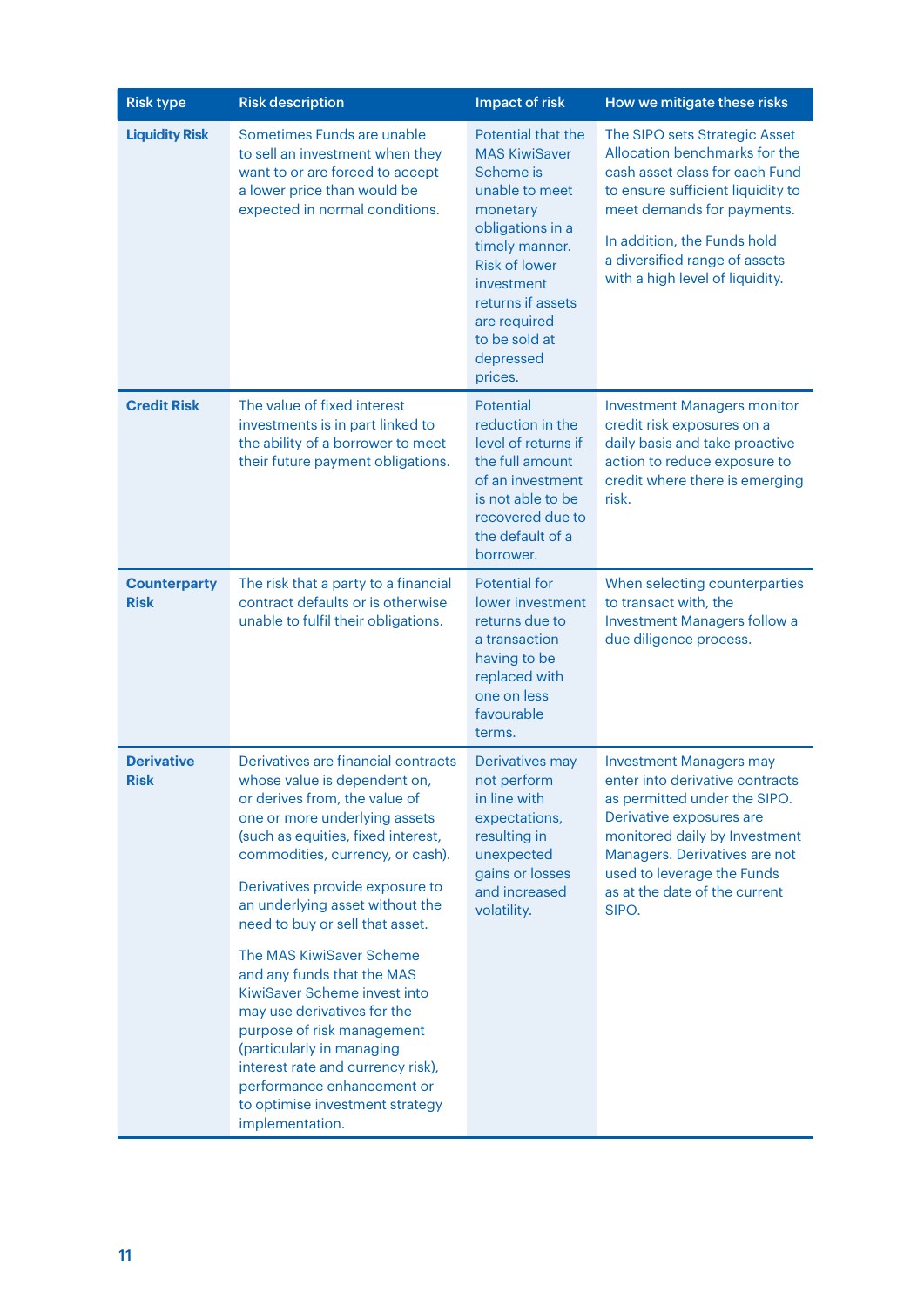### Other General Risks

The value of your investment, and your ability to withdraw, may also be affected by some or all of the following general risks.

| <b>Risk type</b>                                              | <b>Risk description</b>                                                                                                                                                                                                                                                                                                                                                                                                                                                                                                                                                                                                                                                                                                                                                                                                                                                                                                                                                                                             | <b>Impact of risk</b>                                                                                                                                                                                                                                                                                        | How we mitigate these risks                                                                                                                                                                                                                                                                                                                                                                                                                                               |
|---------------------------------------------------------------|---------------------------------------------------------------------------------------------------------------------------------------------------------------------------------------------------------------------------------------------------------------------------------------------------------------------------------------------------------------------------------------------------------------------------------------------------------------------------------------------------------------------------------------------------------------------------------------------------------------------------------------------------------------------------------------------------------------------------------------------------------------------------------------------------------------------------------------------------------------------------------------------------------------------------------------------------------------------------------------------------------------------|--------------------------------------------------------------------------------------------------------------------------------------------------------------------------------------------------------------------------------------------------------------------------------------------------------------|---------------------------------------------------------------------------------------------------------------------------------------------------------------------------------------------------------------------------------------------------------------------------------------------------------------------------------------------------------------------------------------------------------------------------------------------------------------------------|
| <b>Operational</b><br><b>Risk</b>                             | The risk of loss to members resulting<br>from a technological, process, people,<br>third party or other failure affecting the<br>MAS KiwiSaver Scheme's operations or<br>the financial markets in general.                                                                                                                                                                                                                                                                                                                                                                                                                                                                                                                                                                                                                                                                                                                                                                                                          | <b>Potential for</b><br>failures (caused<br>by technology,<br>people, process,<br>third party, other)<br>to result in lower<br>returns to you, or<br>affect your ability<br>to withdraw<br>from the MAS<br><b>KiwiSaver</b><br>Scheme.                                                                       | We and the operational<br>manager of the MAS<br>KiwiSaver Scheme, have<br>a Compliance and Risk<br>framework in place. In the<br>event of an operational<br>failure, MAS has a Business<br>Continuity Plan in place to<br>manage the resumption<br>of business in a timely<br>manner. We also actively<br>monitor third party<br>providers involved in<br>providing services to the<br><b>MAS KiwiSaver Scheme</b><br>to ensure contractual and<br>regulatory compliance. |
| <b>Legislative</b><br>and<br><b>Regulatory</b><br><b>Risk</b> | The risk that the MAS KiwiSaver<br>Scheme is affected by future changes<br>to tax, superannuation, or other<br>legislation.                                                                                                                                                                                                                                                                                                                                                                                                                                                                                                                                                                                                                                                                                                                                                                                                                                                                                         | <b>Potential for</b><br>lower returns<br>or changed<br>benefits.                                                                                                                                                                                                                                             | We, and our legal advisers,<br>actively monitor new<br>developments to the<br>regulatory environment. We<br>regularly engage with other<br>market participants and<br>regulators to keep abreast/<br>ahead of any potential<br>changes.                                                                                                                                                                                                                                   |
| <b>Tax Risk</b>                                               | The risk of the Administration Manager<br>either over or underpaying tax within<br>the MAS KiwiSaver Scheme on your<br>behalf as a result of you providing the<br>administration manager with the wrong<br>Prescribed Investor Rate (PIR) or not<br>advising the Administration Manager<br>to change your PIR when it needed<br>to be changed or not advising the<br>Administration Manager of your IRD<br>number.<br>If the rate applied to your PIE income is<br>lower than your correct PIR you will be<br>required to pay any tax shortfall as part<br>of the income tax year-end process.<br>If the rate applied to your PIE income<br>is higher than your PIR, any tax over-<br>withheld will be used to reduce any<br>income tax liability you may have for<br>the tax year and any remaining amount<br>will be refunded to you.<br>Tax risk also exists in relation to the<br>types and rates of tax imposed on<br>underlying investments, which can<br>impact on the returns made from that<br>investment. | You are<br>personally<br>responsible for<br>advising us of<br>your correct<br>PIR, and for any<br>underpayment<br>of tax.<br>Changes in<br>taxation may<br>affect the taxable<br>income, Portfolio<br>Investment<br>Entity (PIE) tax<br>paid and/or the<br>returns of the<br><b>MAS KiwiSaver</b><br>Scheme. | We request that you<br>review your PIR each<br>year and notify us of any<br>changes. Inland Revenue<br>will notify us of any update<br>to your PIR, based on the<br>information they hold.<br>You can provide us with a<br>different PIR.<br>We, and our agents<br>including MAS, its tax<br>advisers and Investment<br>Managers, actively monitor<br><b>New Zealand taxation</b><br>changes.                                                                             |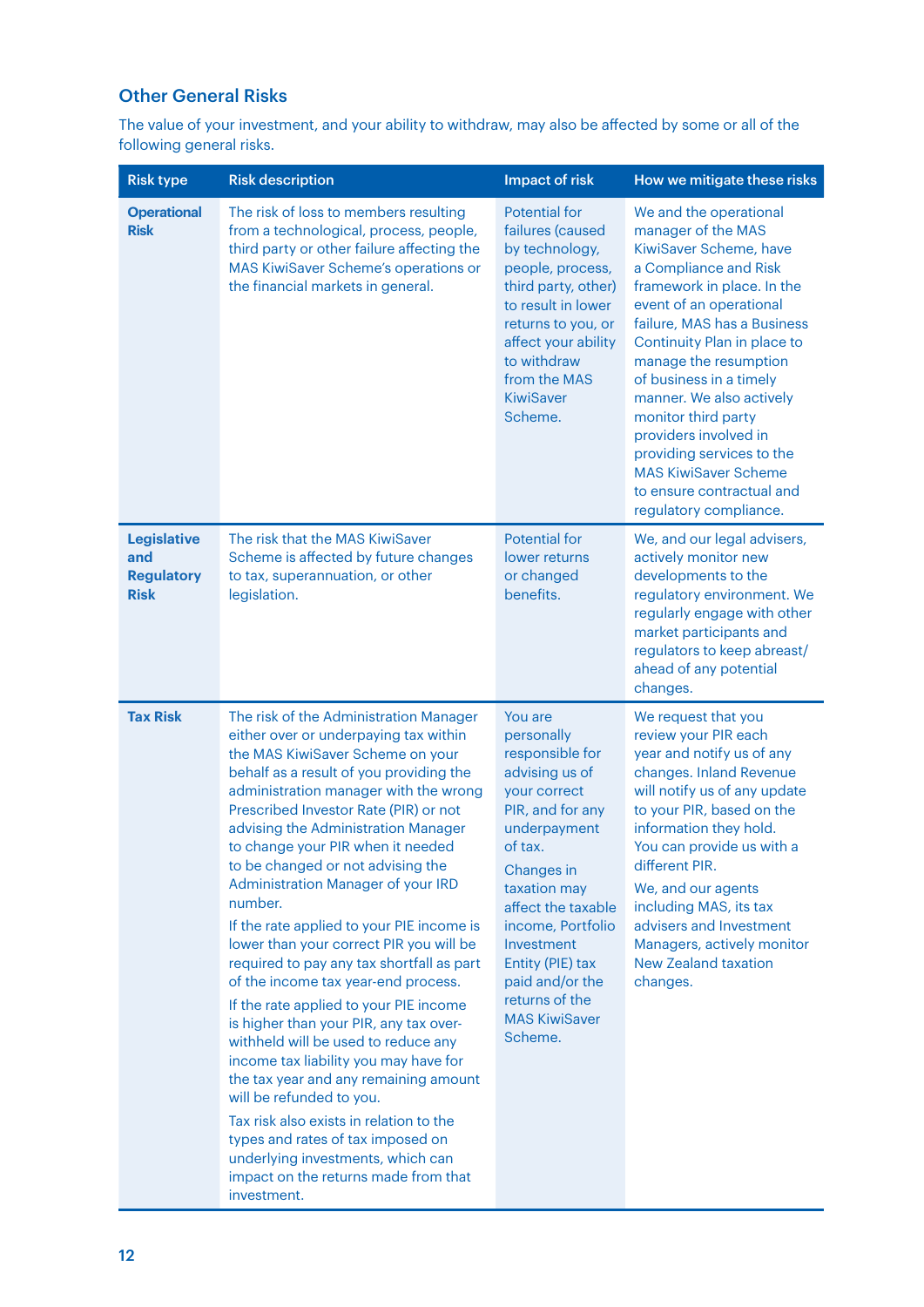| <b>Risk type</b>                                         | <b>Risk description</b>                                                                                                                                                                                                                                                                                                                                                                                            | Impact of risk                                                                                                                                                    | How we mitigate these risks                                                                                                                                                                                                                             |
|----------------------------------------------------------|--------------------------------------------------------------------------------------------------------------------------------------------------------------------------------------------------------------------------------------------------------------------------------------------------------------------------------------------------------------------------------------------------------------------|-------------------------------------------------------------------------------------------------------------------------------------------------------------------|---------------------------------------------------------------------------------------------------------------------------------------------------------------------------------------------------------------------------------------------------------|
| <b>Risk of</b><br><b>losing PIE</b><br><b>Tax Status</b> | The risk that if the MAS KiwiSaver<br>Scheme loses its PIE status, it will be<br>taxed as a widely-held superannuation<br>fund rather than under the PIE<br>regime. Your tax treatment will differ<br>accordingly.                                                                                                                                                                                                 | Loss of PIE tax<br>status, and<br>resulting change<br>in your tax rate,<br>could result in<br>lower after tax<br>returns.                                         | We, and our Administration<br>Managers, have processes<br>in place to monitor<br>compliance with PIE<br>eligibility.                                                                                                                                    |
| <b>Borrowing</b><br><b>Risk</b>                          | The risk that where borrowing has<br>occurred in relation to a Fund, the<br>lender would have the right to demand<br>payment from that Fund. If there are<br>insufficient assets in the Fund to repay<br>the loan, the assets of other Funds in<br>the MAS KiwiSaver Scheme could be<br>used to meet the repayment. The level<br>of borrowings by the Funds is subject to<br>certain conditions in the Trust Deed. | <b>Risk of lower</b><br>investment<br>returns if assets<br>of one Fund are<br>required to be<br>sold to ensure<br>repayment of<br>obligations of<br>another Fund. | We mitigate this risk by<br>limiting borrowings of the<br>Funds except to provide<br>liquidity for the repayment<br>or redemption of any units<br>and by investing in assets<br>that are generally liquid<br>in nature under ordinary<br>circumstances. |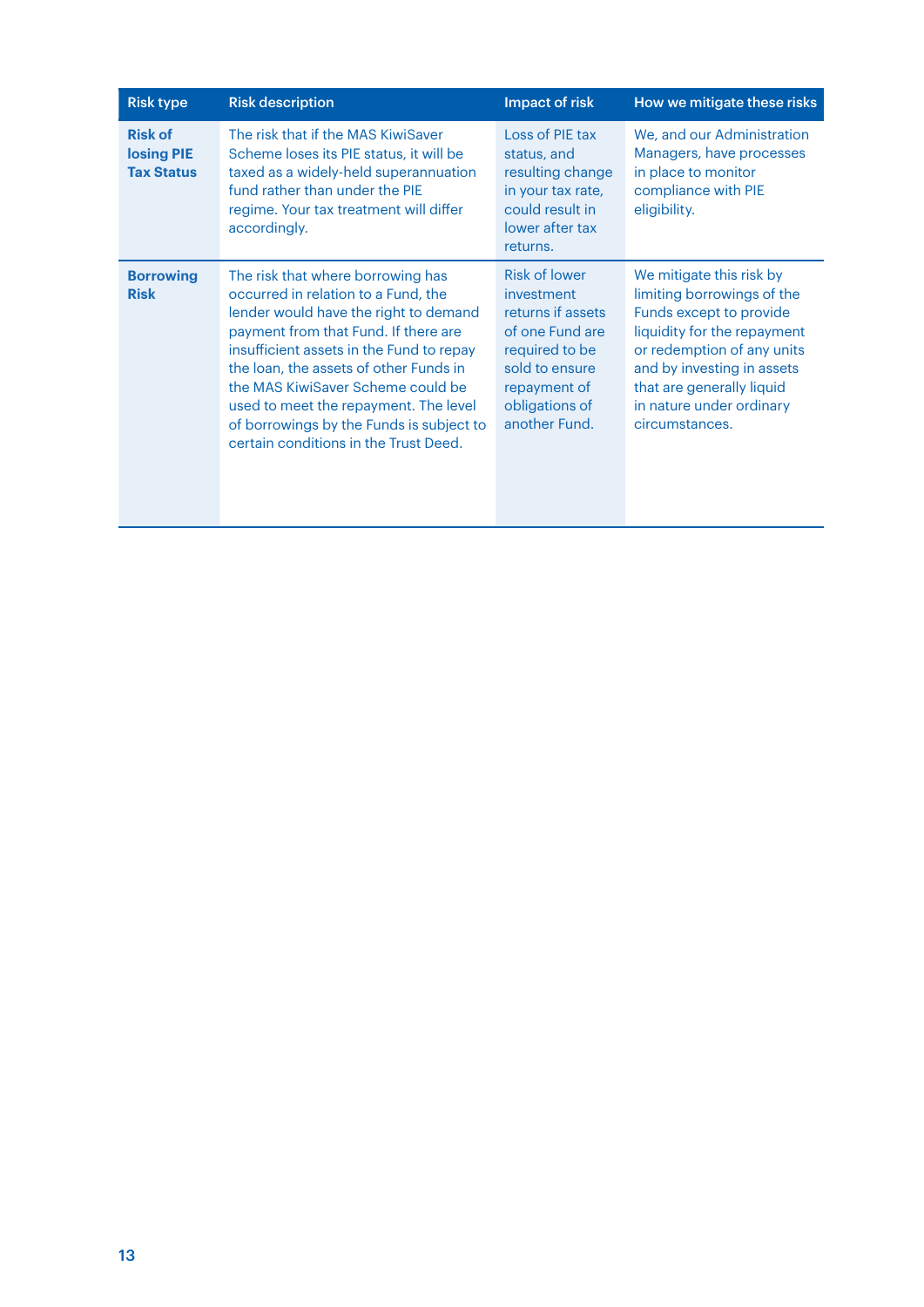# Section 7: **Conflict of interests**

Any asset transactions between multiple Funds which are managed by the same Investment Manager must be considered on their own merit and transacted at recognised market prices.

When we exercise our powers or perform our duties, we must act in good faith and act, in what we believe to be, the best interests of members of MAS KiwiSaver. Our directors provide current declarations of interests prior to each Board meeting.

Our parent company, Medical Assurance Society New Zealand Limited (MAS) is responsible for the operational management of MAS KiwiSaver. MAS has a Conflict of Interest Policy that applies to all MAS directors and staff. This Policy outlines the processes followed by MAS to identify, declare, manage and mitigate conflicts. Individuals involved in the offer of MAS KiwiSaver including MAS directors and staff, and third parties, may invest in MAS KiwiSaver.

JBWere is an Investment Manager of MAS KiwiSaver.

The JBWere Conflict of Interest Policy covers the systems and processes that they follow to identify, declare, manage and mitigate conflicts.

The key points are as follows:

- In buying, selling or otherwise dealing with investments, the Investment Manager may act at the same time for us, MAS, the Supervisor, the Custodian and any other persons MAS or we authorise the Investment Managers to so act for.
- From time to time the Investment Manager may be able to offer preferential allocation of investments to enable participation in securities offerings and that they are entitled to offer these opportunities to such clients as it may in its discretion determine.
- The Investment Manager, an associate or other persons connected to them may have a direct, indirect or professional interest in any company, investment or other matter which is the subject of possible investment advice or transaction, as the case may be. However, they undertake to us that in providing investment advice they will not be motivated, in their provision of such advice, by any such conflict of interest.

Bancorp Treasury Services (Bancorp) is an Investment Manager of MAS KiwiSaver. Under Bancorp employment contracts any employee who may have a direct, indirect or professional interest in any company, investment or other matter which is the subject of possible investment advice or transaction, must undertake that in providing investment advice they will not be motivated, in their provision of such advice, by any such conflict of interest.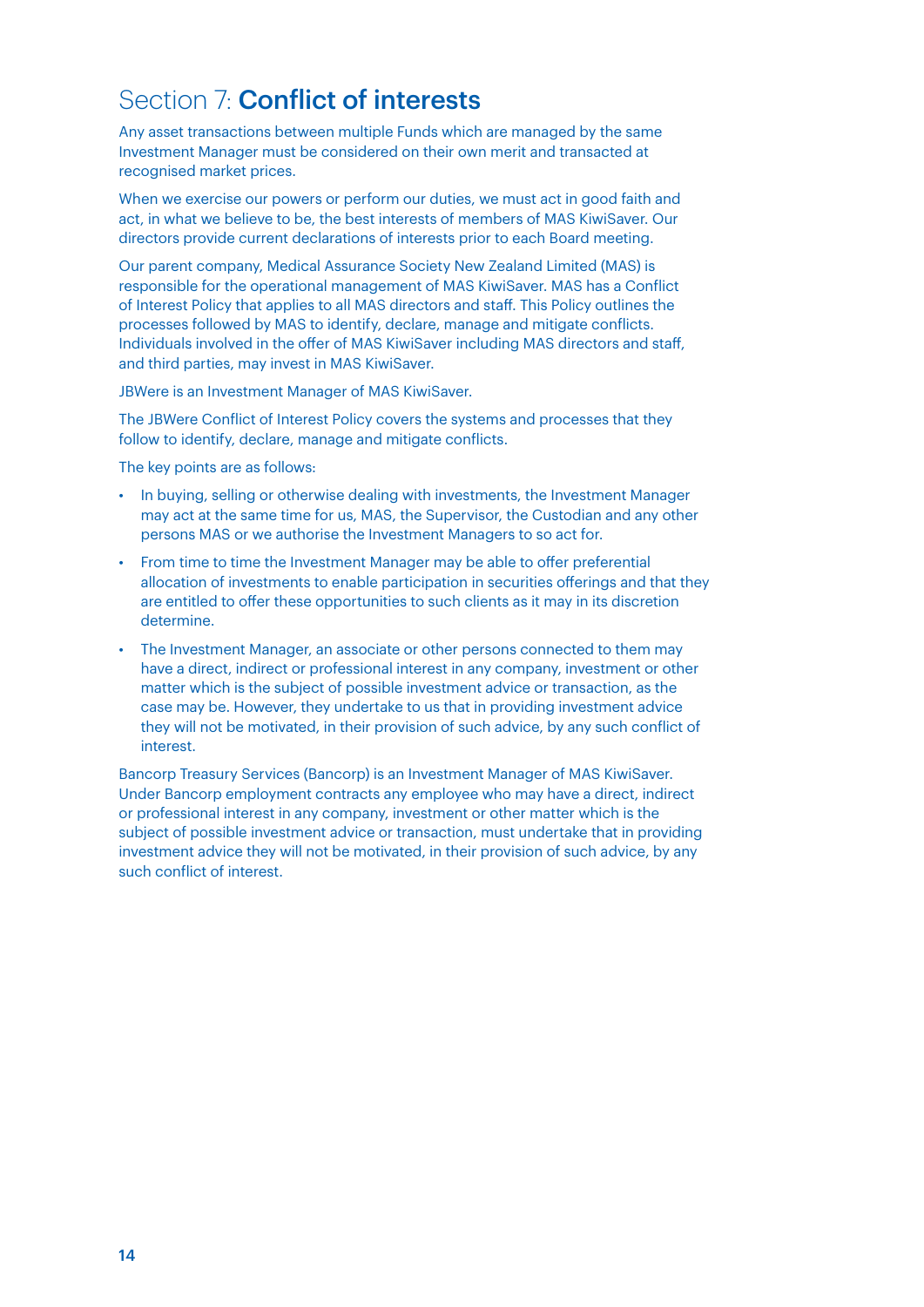### Section 8: Trade allocation and execution

Trades for MAS KiwiSaver are executed by JBWere, as Investment Manager. In doing so they apply their Trade Allocation and Execution Policy to ensure that all clients are treated fairly and equitably when trades are allocated across Investment Portfolios with respect to priority of execution of orders and in the allocation of trades.

Execution factors taken into account by JBWere include price, cost, speed, likelihood of execution and settlement.

The process by which JBWere determines the importance of each of the execution factors outlined above is specific to each instrument type. For the asset classes directly managed, the factors of price, liquidity, likelihood of execution and settlement size, credit risk, rating and maturity are important and the relative importance of each of them may differ depending on each individual order. JBWere will utilise its dealing experience to determine the relative importance of each factor and will execute orders accordingly.

In the instance where trades are partially complete, the trade will, to the extent practicable, be pro-rated across participating funds to ensure fair and equitable treatment of all funds and client Portfolios.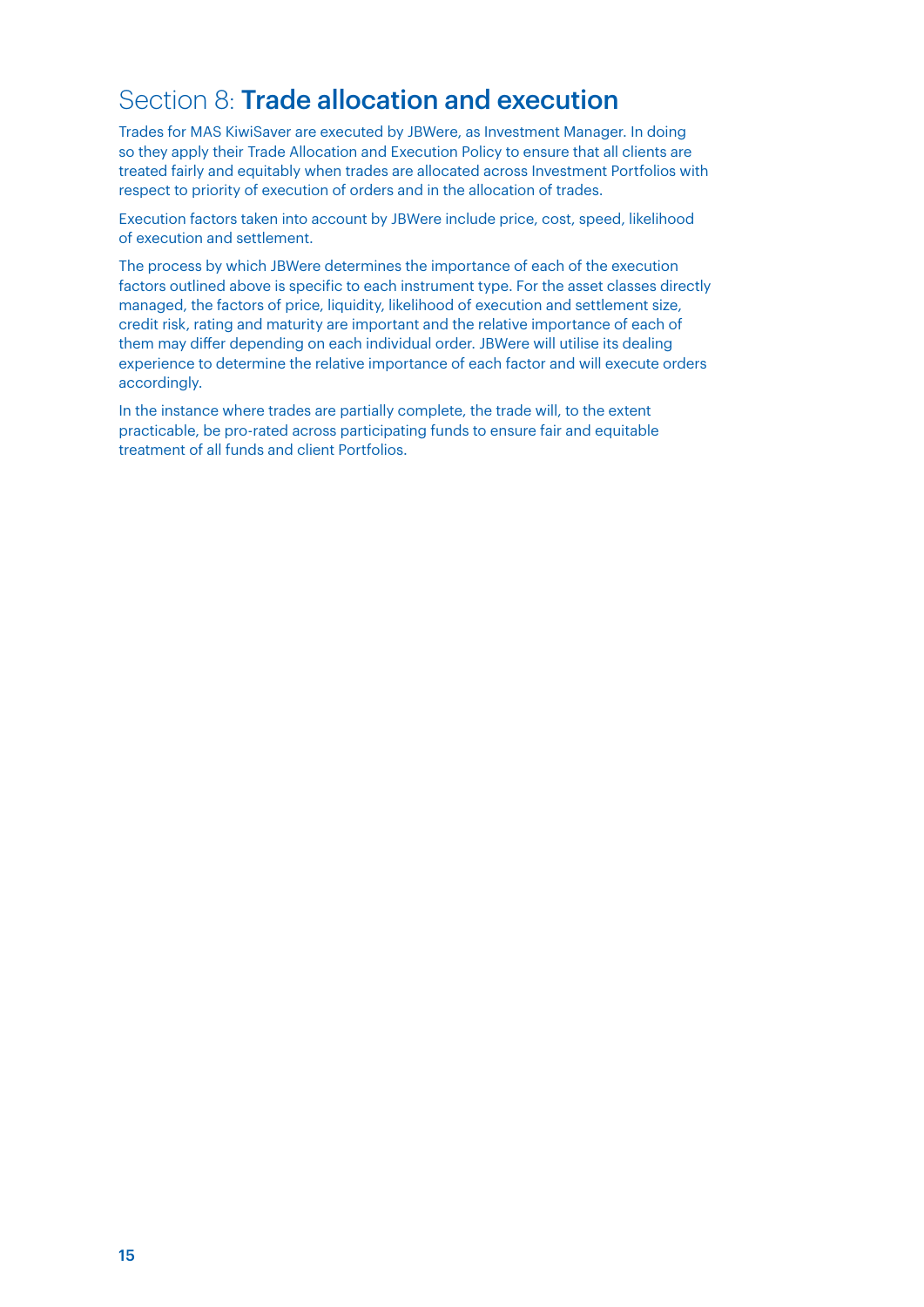# Section 9: **Proxy voting**

We have contracted Institutional Shareholder Services (ISS) as proxy voting agent for the Australasian and international equities component of the Funds. ISS is delegated by MAS to vote on behalf of the Funds in accordance with ISS proxy voting guidelines.

These guidelines are available on the ISS website: **[issgovernance.com/policy-gateway/](https://www.issgovernance.com/policy-gateway/iss-global-voting-principles/)** [iss-global-voting-principles](https://www.issgovernance.com/policy-gateway/iss-global-voting-principles/)